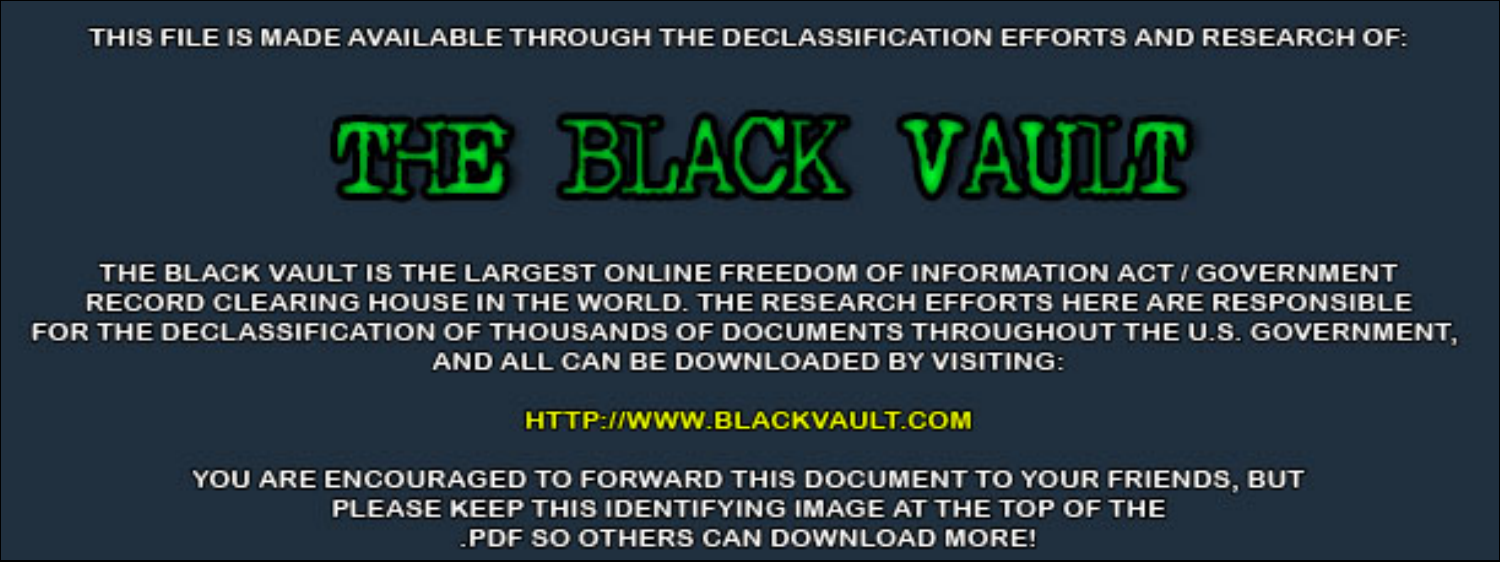# **(U) Cryptologic Almanac 50th Anniversary Series**

# **(U) A Child of the Century: Washington Wong**

(U) NSA over the decades has employed countless first-class linguists with a wealth of experience, but, arguably, none had deeper or more varied experiences than Washington Wong. He didn't just live through turbulent times; he himself was caught up in many of the movements and events that roiled Asia in the twentieth century.

(U) "Wash," as he preferred to be called, was born in Honolulu, Hawaii, on a particular president's birthday in 1928. Wash's father was Chinese, his mother Japanese, so he grew up speaking both languages. His grandfather was also Hawaiian-born, but he had business interests in China and took his family to Shanghai when Wash was a toddler. His two sisters were born there.

(U) In 1937, when Japanese forces provoked war with China, the father returned to Hawaii, expecting to bring his family back to the States shortly, and the rest of the Wong family quickly moved to the city of Canton (now Guangdong) to await their passage to the United States. When a friend with connections tipped them off that Chinese authorities intended to arrest Wash's mother as an enemy alien, the family moved on to the Portuguese enclave of Macao. They lived -- and paid protection to local warlords -- from a small stock of gold pieces the grandfather had given them, which 12-year-old Wash wrapped in a belt around his waist. Wash's grandfather died as a result of the arduous travel to find a safe haven.

(U) During their escape to Macao, a Japanese Army officer learned that Wash's mother was bilingual in Japanese and Chinese. He employed her as an interpreter to help solve problems with local fanners; in gratitude for her assistance, he recommended her for a teaching position in Macao.

(U) After the end ofWorld War II, Wash's father returned from Hawaii to take his family back to America. However, as Wash was the only family member born in the United States, he was the only one granted an exit visa. It took a couple of years, but finally the rest of the family was able to join them, thanks to the efforts of Hiram Fong, then a prominent Honolulu attorney, later a senator from the state.

(U) Back in Hawaii, Wash enrolled in high school and began to learn English. As he recalled, by 1951 he had "just learned enough English to get drafted." He took his basic

> Declassified and approved for release by NSA on 27 February 2007 pursuant to E.O. 12958, as amended. MDR-51909.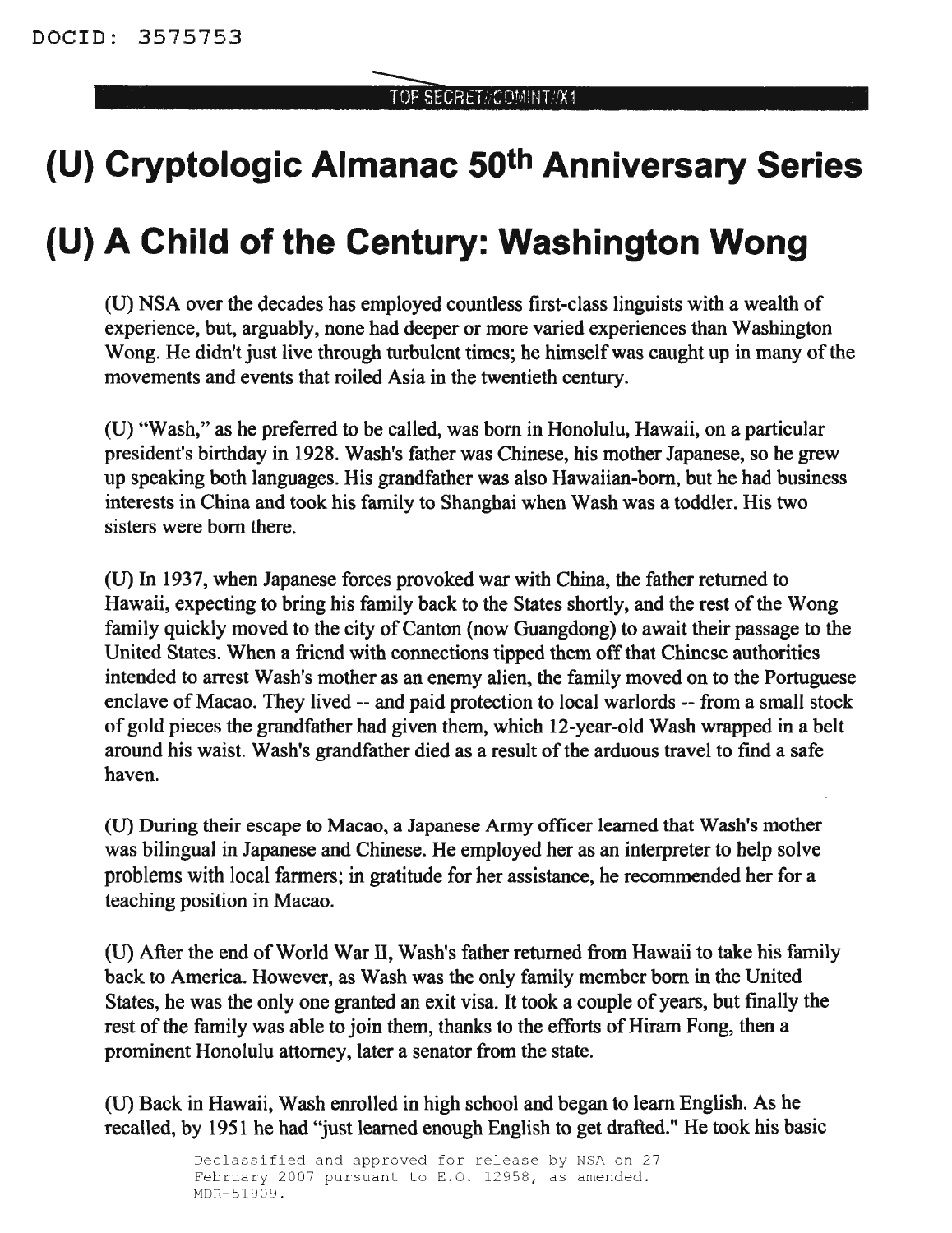## DOCID: 3575753

training at Schofield Barracks.

(U) Not surprisingly, since he was fluent in several Chinese dialects, Wash "maxed" the Army's Chinese language test and was taken into the Army Security Agency (ASA - predecessor of INSCOM). Once his security clearance came through, he was shipped straight to Korea, where the U.S./UN forces were in combat against "volunteers" from the People's Liberation Army.

(U) In Korea, ASA assigned Wash as an intercept operator in the Low-Level Intercept Program. He carted a radio into the mountains along the main line of resistance and translated plain text intercepted from Chinese front-line communications. Wash occasionally was also called upon to interrogate prisoners. His sergeant for a time, by the way, was Walter Deeley, who later became an NSA employee himself.

 $T$ SHQ At one point in the war, Wash was called on to assist in the interrogation of a People's Liberation Army cryptographer captured during combat. Because he spoke Chinese like a native, Wash became the "good cop" on the two-person interrogation team, and succeeded in drawing vital information from the prisoner.

When he left the service after 18 months in Korea, Wash was hired as a civilian by ASA, and assigned back to Japan in 1953. He worked as a cryptanalyst and translator of PRC intercept in Tokyo for several years, then was reassigned to Okinawa in 1957.

In 1965, when ASA began phasing out billets for employees in East Asia, on the advice of friends he applied for a position at NSA. During his employment processing, he again passed the language examinations with highest marks. However, NSA's security organization recommended against hiring him because of his long-time residence in Asia and minimal time in the United States. (His actual time of residence in Hawaii had been short, and he had never set foot in the continental U.S. until 1952, when he escorted the important POW to the Washington area).

(U) But Wash Wong acquired an influential friend.

(U) While a civilian at grade OS-12 in Okinawa, Wash was assigned the job of escorting a visitor from NSA, a certain Milton Zaslow. Milt Zaslow was a GS-16, then the highest civilian grade, but the pre-visit planning message was inadvertently garbled, and Wash was told to arrange things for a OS-6. Figuring "I was twice as high rank as he was," Wash registered him for a billet in the sergeants' quarters. When Zaslow inquired if this arrangement was a joke, Wash told him that he could get the BOQ after his next promotion.

(U) Things straightened out quickly -- Zaslow was given generals' quarters and a hastily